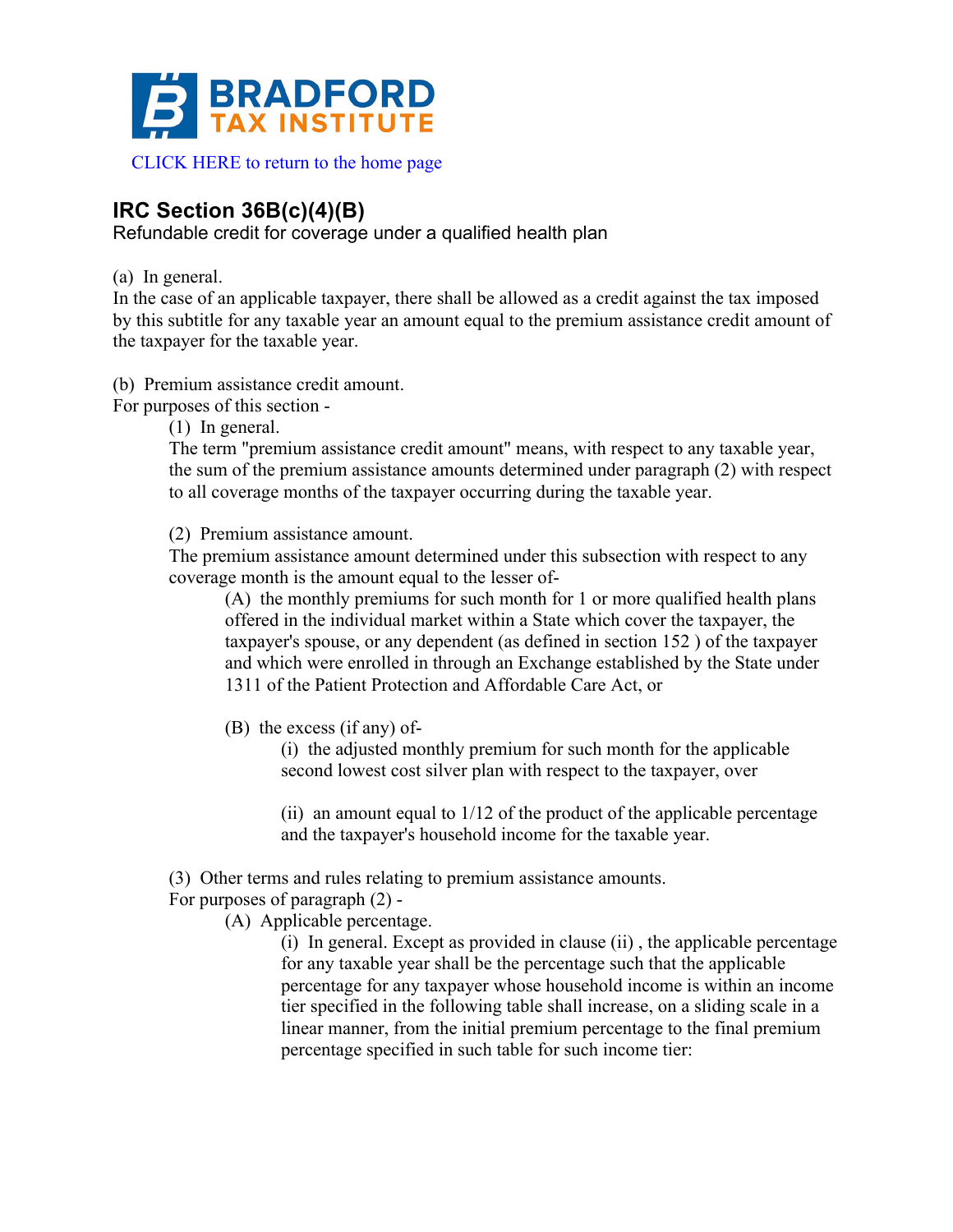| In the case of household income (expressed as a percent of poverty line) within the following |                                    |                                  |
|-----------------------------------------------------------------------------------------------|------------------------------------|----------------------------------|
| income tier:                                                                                  | The initial premium percentage is- | The final premium percentage is- |
| Up to $133\%$                                                                                 | $2.0\%$                            | $2.0\%$                          |
| 133\% up to $150\%$                                                                           | $3.0\%$                            | $4.0\%$                          |
| 150\% up to 200\%                                                                             | $4.0\%$                            | $6.3\%$                          |
| 200\% up to 250\%                                                                             | $6.3\%$                            | 8.05%                            |
| 250\% up to 300\%                                                                             | 8.05%                              | $9.5\%$                          |
| 300\% up to 400\%                                                                             | $9.5\%$                            | $9.5\%$                          |
|                                                                                               |                                    |                                  |

(ii) Indexing.

(I) In general. Subject to subclause (II) , in the case of taxable years beginning in any calendar year after 2014, the initial and final applicable percentages under clause (i) (as in effect for the preceding calendar year after application of this clause) shall be adjusted to reflect the excess of the rate of premium growth for the preceding calendar year over the rate of income growth for the preceding calendar year.

(II) Additional adjustment. Except as provided in subclause (III) , in the case of any calendar year after 2018, the percentages described in subclause (I) shall, in addition to the adjustment under subclause (I) , be adjusted to reflect the excess (if any) of the rate of premium growth estimated under subclause (I) for the preceding calendar year over the rate of growth in the consumer price index for the preceding calendar year.

(III) Failsafe. Subclause (II) shall apply for any calendar year only if the aggregate amount of premium tax credits under this section and cost-sharing reductions under section 1402 of the Patient Protection and Affordable Care Act for the preceding calendar year exceeds an amount equal to 0.504 percent of the gross domestic product for the preceding calendar year.

(iii) [Repealed.]

(B) Applicable second lowest cost silver plan. The applicable second lowest cost silver plan with respect to any applicable taxpayer is the second lowest cost silver plan of the individual market in the rating area in which the taxpayer resides which-

(i) is offered through the same Exchange through which the qualified health plans taken into account under paragraph (2)(A) were offered, and

- (ii) provides-
	- (I) self-only coverage in the case of an applicable taxpayer-

(aa) whose tax for the taxable year is determined under section 1(c) (relating to unmarried individuals other than surviving spouses and heads of households) and who is not allowed a deduction under section 151 for the taxable year with respect to a dependent, or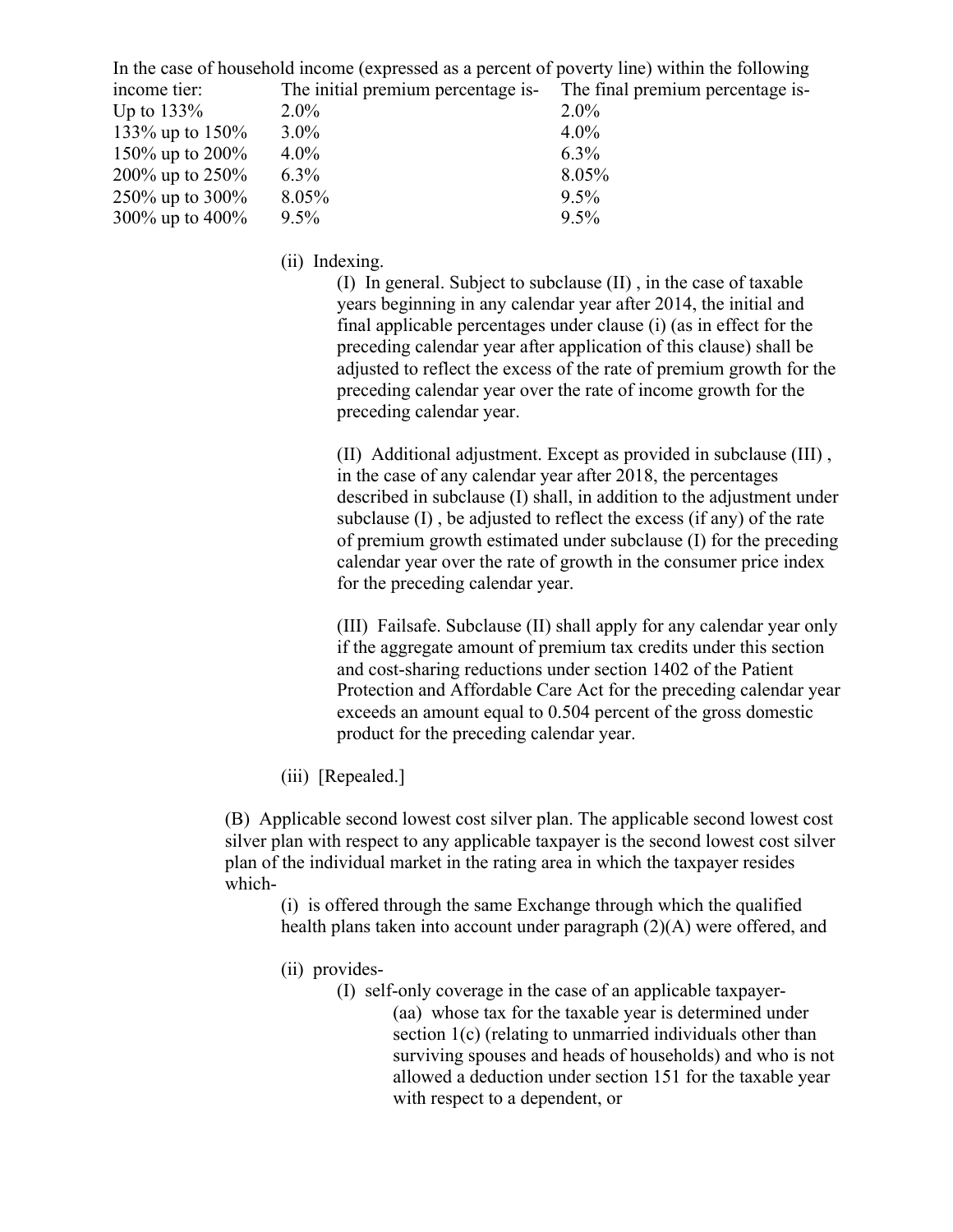(bb) who is not described in item (aa) but who purchases only self-only coverage, and

(II) family coverage in the case of any other applicable taxpayer.

If a taxpayer files a joint return and no credit is allowed under this section with respect to 1 of the spouses by reason of subsection (e), the taxpayer shall be treated as described in clause (ii)(I) unless a deduction is allowed under section 151 for the taxable year with respect to a dependent other than either spouse and subsection (e) does not apply to the dependent.

(C) Adjusted monthly premium. The adjusted monthly premium for an applicable second lowest cost silver plan is the monthly premium which would have been charged (for the rating area with respect to which the premiums under paragraph (2)(A) were determined) for the plan if each individual covered under a qualified health plan taken into account under paragraph (2)(A) were covered by such silver plan and the premium was adjusted only for the age of each such individual in the manner allowed under section 2701 of the Public Health Service Act. In the case of a State participating in the wellness discount demonstration project under section 2705(d) of the Public Health Service Act, the adjusted monthly premium shall be determined without regard to any premium discount or rebate under such project.

(D) Additional benefits. If-

(i) a qualified health plan under section  $1302(b)(5)$  of the Patient Protection and Affordable Care Act offers benefits in addition to the essential health benefits required to be provided by the plan, or

(ii) a State requires a qualified health plan under section  $1311(d)(3)(B)$  of such Act to cover benefits in addition to the essential health benefits required to be provided by the plan,

the portion of the premium for the plan properly allocable (under rules prescribed by the Secretary of Health and Human Services) to such additional benefits shall not be taken into account in determining either the monthly premium or the adjusted monthly premium under paragraph (2).

(E) Special rule for pediatric dental coverage. For purposes of determining the amount of any monthly premium, if an individual enrolls in both a qualified health plan and a plan described in section 1311(d)(2)(B)(ii)(I) of the Patient Protection and Affordable Care Act for any plan year, the portion of the premium for the plan described in such section that (under regulations prescribed by the Secretary) is properly allocable to pediatric dental benefits which are included in the essential health benefits required to be provided by a qualified health plan under section  $1302(b)(1)(J)$  of such Act shall be treated as a premium payable for a qualified health plan.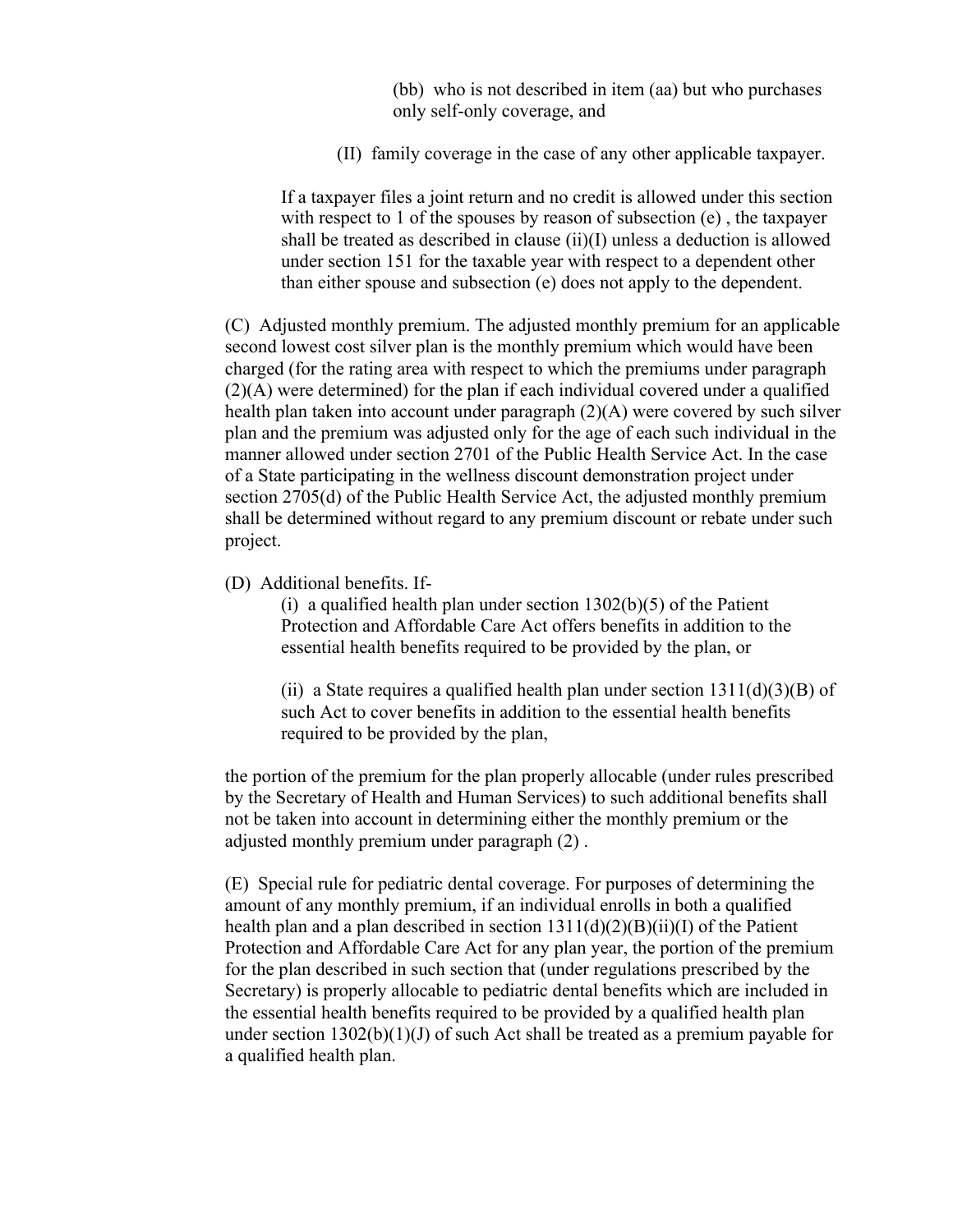(c) Definition and rules relating to applicable taxpayers, coverage months, and qualified health plan.

For purposes of this section -

(1) Applicable taxpayer.

(A) In general. The term "applicable taxpayer" means, with respect to any taxable year, a taxpayer whose household income for the taxable year equals or exceeds 100 percent but does not exceed 400 percent of an amount equal to the poverty line for a family of the size involved.

(B) Special rule for certain individuals lawfully present in the United States. If-

(i) a taxpayer has a household income which is not greater than 100 percent of an amount equal to the poverty line for a family of the size involved, and

(ii) the taxpayer is an alien lawfully present in the United States, but is not eligible for the medicaid program under title XIX of the Social Security Act by reason of such alien status,

the taxpayer shall, for purposes of the credit under this section , be treated as an applicable taxpayer with a household income which is equal to 100 percent of the poverty line for a family of the size involved.

(C) Married couples must file joint return. If the taxpayer is married (within the meaning of section 7703 ) at the close of the taxable year, the taxpayer shall be treated as an applicable taxpayer only if the taxpayer and the taxpayer's spouse file a joint return for the taxable year.

(D) Denial of credit to dependents. No credit shall be allowed under this section to any individual with respect to whom a deduction under section 151 is allowable to another taxpayer for a taxable year beginning in the calendar year in which such individual's taxable year begins.

(2) Coverage month.

For purposes of this subsection -

(A) In general. The term "coverage month" means, with respect to an applicable taxpayer, any month if-

(i) as of the first day of such month the taxpayer, the taxpayer's spouse, or any dependent of the taxpayer is covered by a qualified health plan described in subsection  $(b)(2)(A)$  that was enrolled in through an Exchange established by the State under section 1311 of the Patient Protection and Affordable Care Act, and

(ii) the premium for coverage under such plan for such month is paid by the taxpayer (or through advance payment of the credit under subsection (a) under section 1412 of the Patient Protection and Affordable Care Act).

(B) Exception for minimum essential coverage.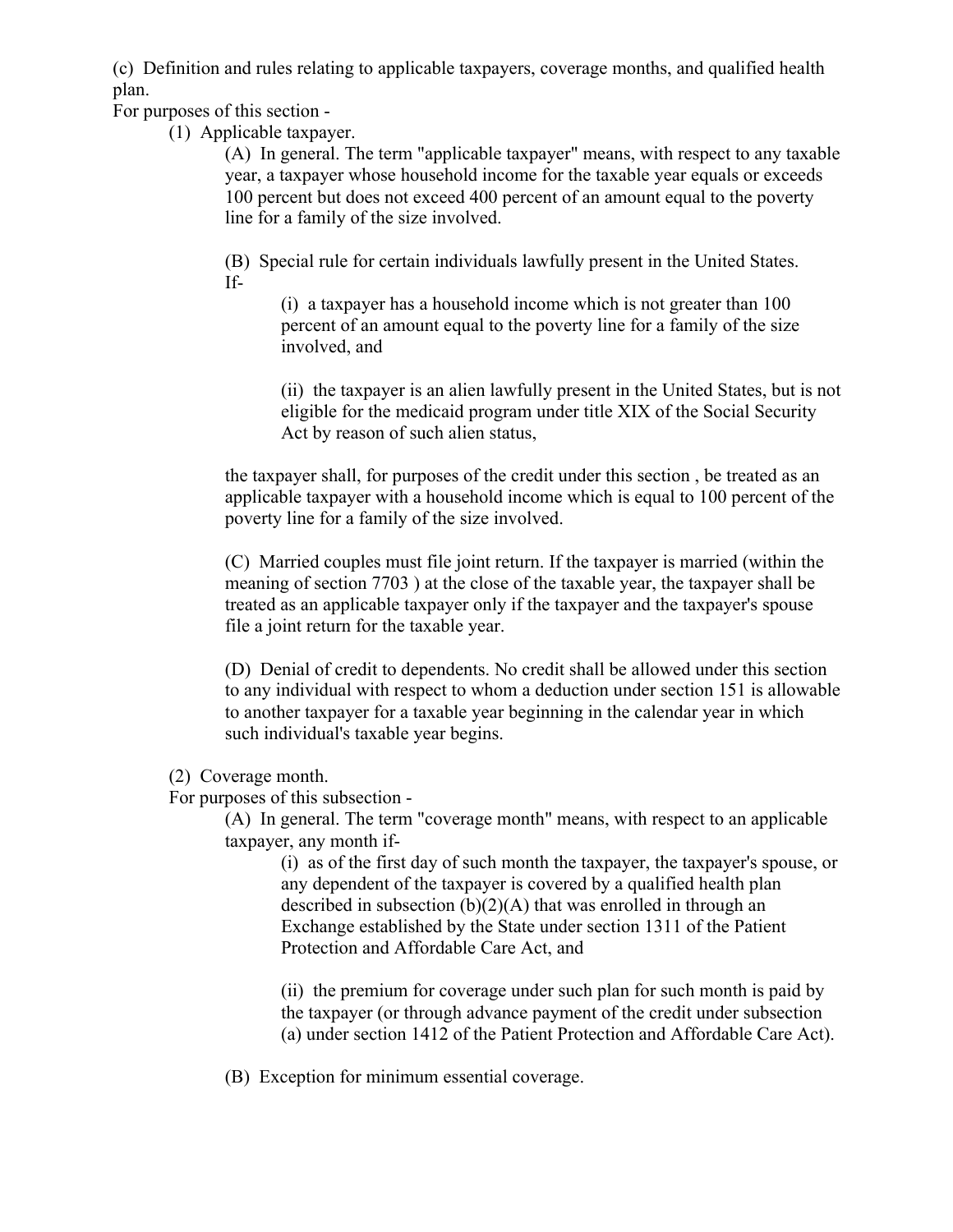(i) In general. The term "coverage month" shall not include any month with respect to an individual if for such month the individual is eligible for minimum essential coverage other than eligibility for coverage described in section  $5000A(f)(1)(C)$  (relating to coverage in the individual market).

(ii) Minimum essential coverage. The term "minimum essential coverage" has the meaning given such term by section 5000A(f) .

(C) Special rule for employer-sponsored minimum essential coverage. For purposes of subparagraph (B) -

(i) Coverage must be affordable. Except as provided in clause (iii) , an employee shall not be treated as eligible for minimum essential coverage if such coverage-

> (I) consists of an eligible employer-sponsored plan (as defined in section  $5000A(f)(2)$ , and

(II) the employee's required contribution (within the meaning of section  $5000A(e)(1)(B)$ ) with respect to the plan exceeds 9.5 percent of the applicable taxpayer's household income.

This clause shall also apply to an individual who is eligible to enroll in the plan by reason of a relationship the individual bears to the employee.

(ii) Coverage must provide minimum value. Except as provided in clause (iii) , an employee shall not be treated as eligible for minimum essential coverage if such coverage consists of an eligible employer-sponsored plan (as defined in section  $5000A(f)(2)$ ) and the plan's share of the total allowed costs of benefits provided under the plan is less than 60 percent of such costs.

(iii) Employee or family must not be covered under employer plan. Clauses (i) and (ii) shall not apply if the employee (or any individual described in the last sentence of clause (i) ) is covered under the eligible employer-sponsored plan or the grandfathered health plan.

(iv) Indexing. In the case of plan years beginning in any calendar year after 2014, the Secretary shall adjust the 9.5 percent under clause (i)(II) in the same manner as the percentages are adjusted under subsection  $(b)(3)(A)(ii)$ .

- (D) Repealed.
- (3) Definitions and other rules.

(A) Qualified health plan. The term "qualified health plan" has the meaning given such term by section 1301(a) of the Patient Protection and Affordable Care Act, except that such term shall not include a qualified health plan which is a catastrophic plan described in section 1302(e) of such Act.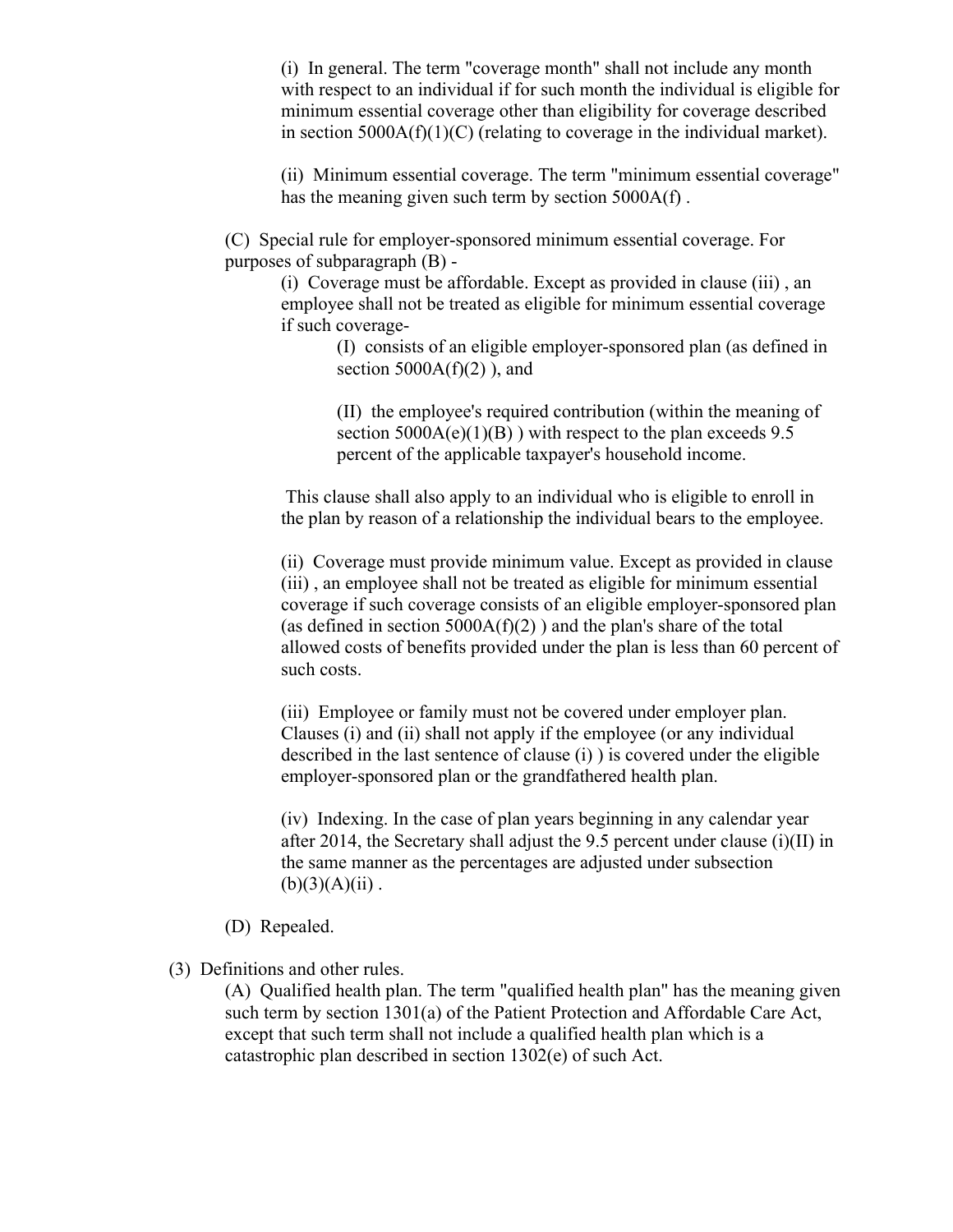(B) Grandfathered health plan. The term "grandfathered health plan" has the meaning given such term by section 1251 of the Patient Protection and Affordable Care Act.

(4) Special rules for qualified small employer health reimbursement arrangements.

(A) In general. The term "coverage month" shall not include any month with respect to an employee (or any spouse or dependent of such employee) if for such month the employee is provided a qualified small employer health reimbursement arrangement which constitutes affordable coverage.

(B) Denial of double benefit. In the case of any employee who is provided a qualified small employer health reimbursement arrangement for any coverage month (determined without regard to subparagraph (A) ), the credit otherwise allowable under subsection (a) to the taxpayer for such month shall be reduced (but not below zero) by the amount described in subparagraph  $(C)(i)(II)$  for such month.

(C) Affordable coverage. For purposes of subparagraph (A), a qualified small employer health reimbursement arrangement shall be treated as constituting affordable coverage for a month if-

(i) the excess of-

(I) the amount that would be paid by the employee as the premium for such month for self-only coverage under the second lowest cost silver plan offered in the relevant individual health insurance market, over

(II) 1/12 of the employee's permitted benefit (as defined in section 9831(d)(3)(C) ) under such arrangement, does not exceed-

(ii) 1/12 of 9.5 percent of the employee's household income.

(D) Qualified small employer health reimbursement arrangement. For purposes of this paragraph, the term "qualified small employer health reimbursement arrangement" has the meaning given such term by section  $9831(d)(2)$ .

(E) Coverage for less than entire year. In the case of an employee who is provided a qualified small employer health reimbursement arrangement for less than an entire year, subparagraph  $(C)(i)(II)$  shall be applied by substituting "the number of months during the year for which such arrangement was provided" for "12".

(F) Indexing. In the case of plan years beginning in any calendar year after 2014, the Secretary shall adjust the 9.5 percent amount under subparagraph  $(C)(ii)$  in the same manner as the percentages are adjusted under subsection  $(b)(3)(A)(ii)$ .

(d) Terms relating to income and families.

For purposes of this section -

(1) Family size.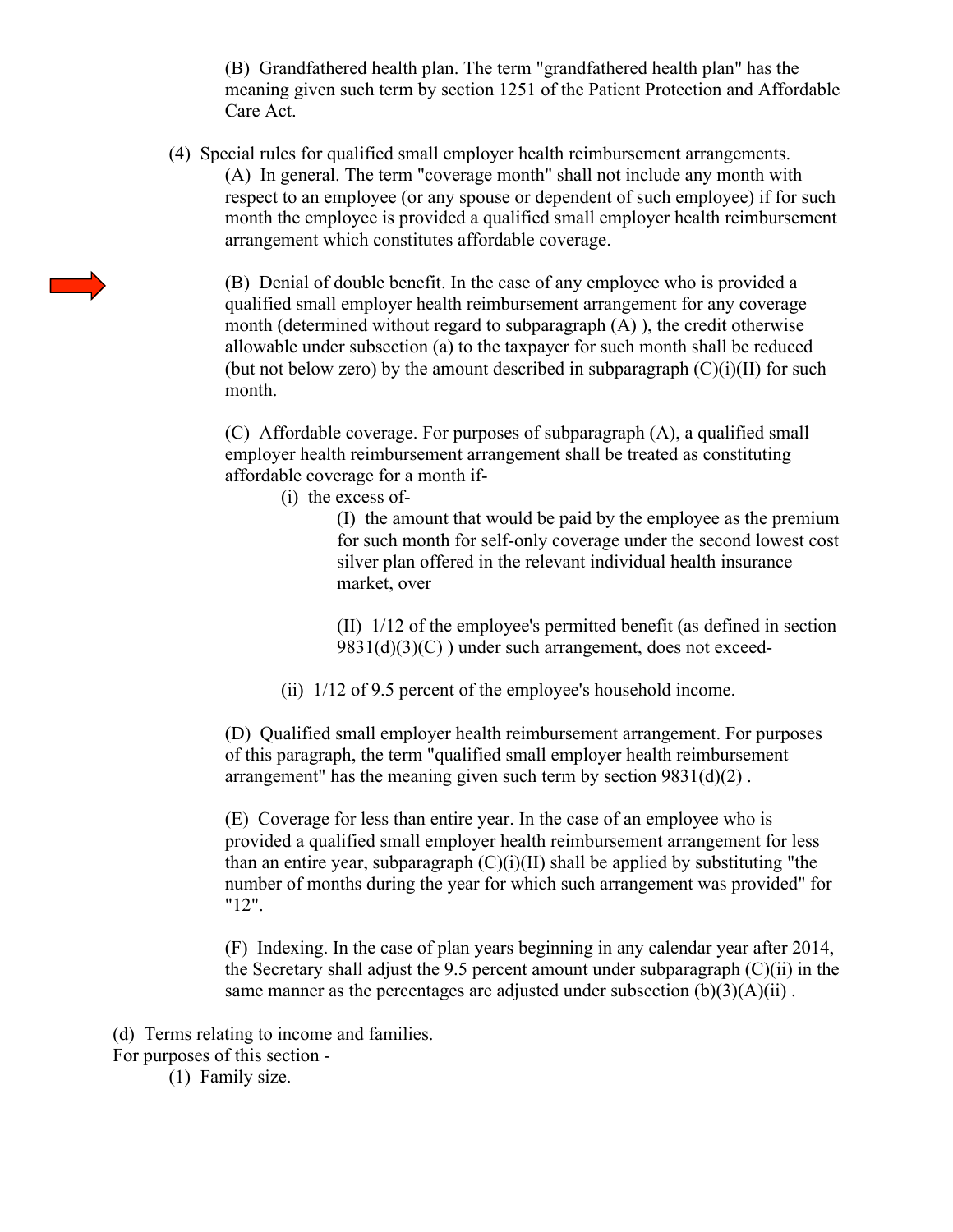The family size involved with respect to any taxpayer shall be equal to the number of individuals for whom the taxpayer is allowed a deduction under section 151 (relating to allowance of deduction for personal exemptions) for the taxable year.

(2) Household income.

(A) Household income. The term "household income" means, with respect to any taxpayer, an amount equal to the sum of-

(i) the modified adjusted gross income of the taxpayer, plus

(ii) the aggregate modified adjusted gross incomes of all other individuals who-

(I) were taken into account in determining the taxpayer's family size under paragraph (1) , and

(II) were required to file a return of tax imposed by section 1 for the taxable year.

(B) Modified adjusted gross income. The term "modified adjusted gross income" means adjusted gross income increased by-

(i) any amount excluded from gross income under section 911 ,

(ii) any amount of interest received or accrued by the taxpayer during the taxable year which is exempt from tax, and

(iii) an amount equal to the portion of the taxpayer's social security benefits (as defined in section 86(d) ) which is not included in gross income under section 86 for the taxable year.

## (3) Poverty line.

(A) In general. The term "poverty line" has the meaning given that term in section  $2110(c)(5)$  of the Social Security Act (42 U.S.C. 1397ij(c)(5)).

(B) Poverty line used. In the case of any qualified health plan offered through an Exchange for coverage during a taxable year beginning in a calendar year, the poverty line used shall be the most recently published poverty line as of the 1st day of the regular enrollment period for coverage during such calendar year.

(e) Rules for individuals not lawfully present.

(1) In general.

If 1 or more individuals for whom a taxpayer is allowed a deduction under section 151 (relating to allowance of deduction for personal exemptions) for the taxable year (including the taxpayer or his spouse) are individuals who are not lawfully present-

(A) the aggregate amount of premiums otherwise taken into account under clauses (i) and (ii) of subsection  $(b)(2)(A)$  shall be reduced by the portion (if any) of such premiums which is attributable to such individuals, and

(B) for purposes of applying this section , the determination as to what percentage a taxpayer's household income bears to the poverty level for a family of the size involved shall be made under one of the following methods: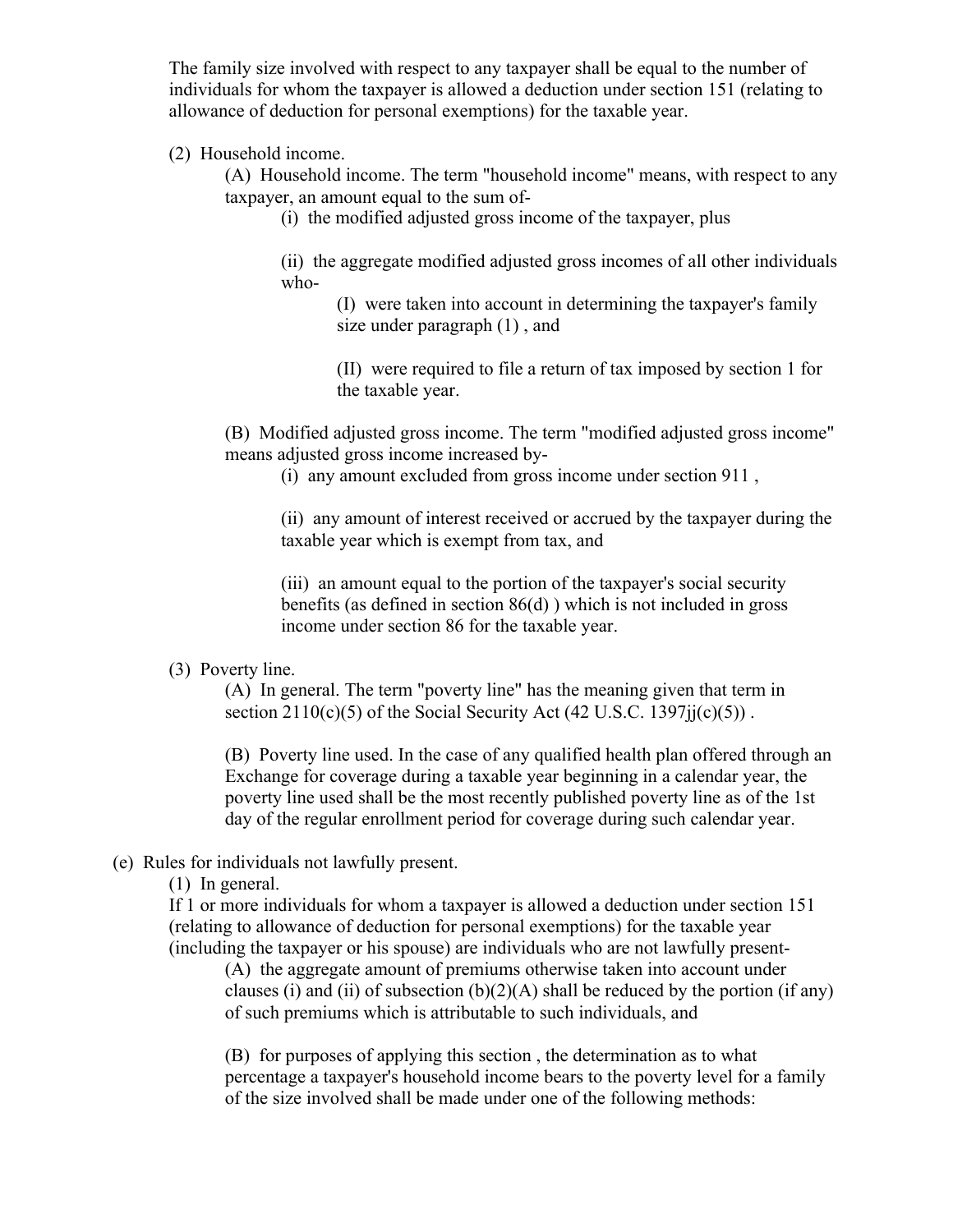(i) A method under which-

(I) the taxpayer's family size is determined by not taking such individuals into account, and

(II) the taxpayer's household income is equal to the product of the taxpayer's household income (determined without regard to this subsection ) and a fraction-

> (aa) the numerator of which is the poverty line for the taxpayer's family size determined after application of subclause (I) , and

(bb) the denominator of which is the poverty line for the taxpayer's family size determined without regard to subclause (I) .

(ii) A comparable method reaching the same result as the method under clause (i) .

(2) Lawfully present.

For purposes of this section , an individual shall be treated as lawfully present only if the individual is, and is reasonably expected to be for the entire period of enrollment for which the credit under this section is being claimed, a citizen or national of the United States or an alien lawfully present in the United States.

(3) Secretarial authority.

The Secretary of Health and Human Services, in consultation with the Secretary, shall prescribe rules setting forth the methods by which calculations of family size and household income are made for purposes of this subsection. Such rules shall be designed to ensure that the least burden is placed on individuals enrolling in qualified health plans through an Exchange and taxpayers eligible for the credit allowable under this section .

## (f) Reconciliation of credit and advance credit.

## (1) In general.

The amount of the credit allowed under this section for any taxable year shall be reduced (but not below zero) by the amount of any advance payment of such credit under section 1412 of the Patient Protection and Affordable Care Act.

(2) Excess advance payments.

(A) In general. If the advance payments to a taxpayer under section 1412 of the Patient Protection and Affordable Care Act for a taxable year exceed the credit allowed by this section (determined without regard to paragraph (1) ), the tax imposed by this chapter for the taxable year shall be increased by the amount of such excess.

(B) Limitation on increase.

(i) In general. In the case of a taxpayer whose household income is less than 400 percent of the poverty line for the size of the family involved for the taxable year, the amount of the increase under subparagraph (A) shall in no event exceed the applicable dollar amount determined in accordance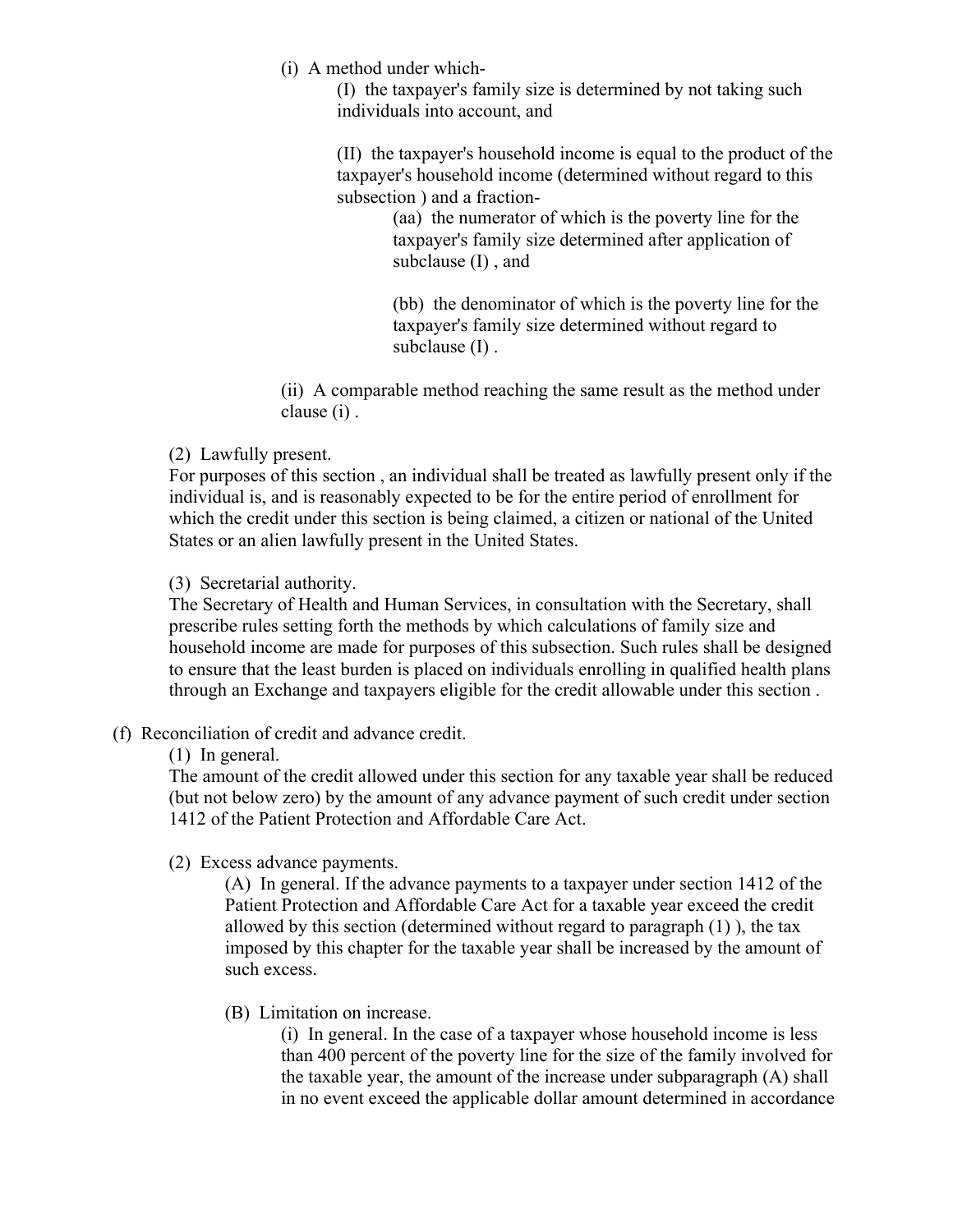with the following table (one-half of such amount in the case of a taxpayer whose tax is determined under section 1(c) for the taxable year):

If the household income (expressed as a percent of poverty line) is:The applicable dollar amount is:

Less than  $200\%$  \$600

At least 200% but less than 300% \$1,500

At least 300% but less than 400% \$2,500.

(ii) Indexing of amount. In the case of any calendar year beginning after 2014, each of the dollar amounts in the table contained under clause (i) shall be increased by an amount equal to-

(I) such dollar amount, multiplied by

(II) the cost-of-living adjustment determined under section  $1(f)(3)$ for the calendar year, determined by substituting "calendar year 2013" for "calendar year 2016" in subparagraph (A)(ii) thereof.

If the amount of any increase under clause (i) is not a multiple of \$50, such increase shall be rounded to the next lowest multiple of \$50.

(3) Information requirement.

Each Exchange (or any person carrying out 1 or more responsibilities of an Exchange under section 1311(f)(3) or 1321(c) of the Patient Protection and Affordable Care Act) shall provide the following information to the Secretary and to the taxpayer with respect to any health plan provided through the Exchange:

(A) The level of coverage described in section 1302(d) of the Patient Protection and Affordable Care Act and the period such coverage was in effect.

(B) The total premium for the coverage without regard to the credit under this section or cost-sharing reductions under section 1402 of such Act.

(C) The aggregate amount of any advance payment of such credit or reductions under section 1412 of such Act.

(D) The name, address, and TIN of the primary insured and the name and TIN of each other individual obtaining coverage under the policy.

(E) Any information provided to the Exchange, including any change of circumstances, necessary to determine eligibility for, and the amount of, such credit.

(F) Information necessary to determine whether a taxpayer has received excess advance payments.

## (g) Regulations.

The Secretary shall prescribe such regulations as may be necessary to carry out the provisions of this section , including regulations which provide for